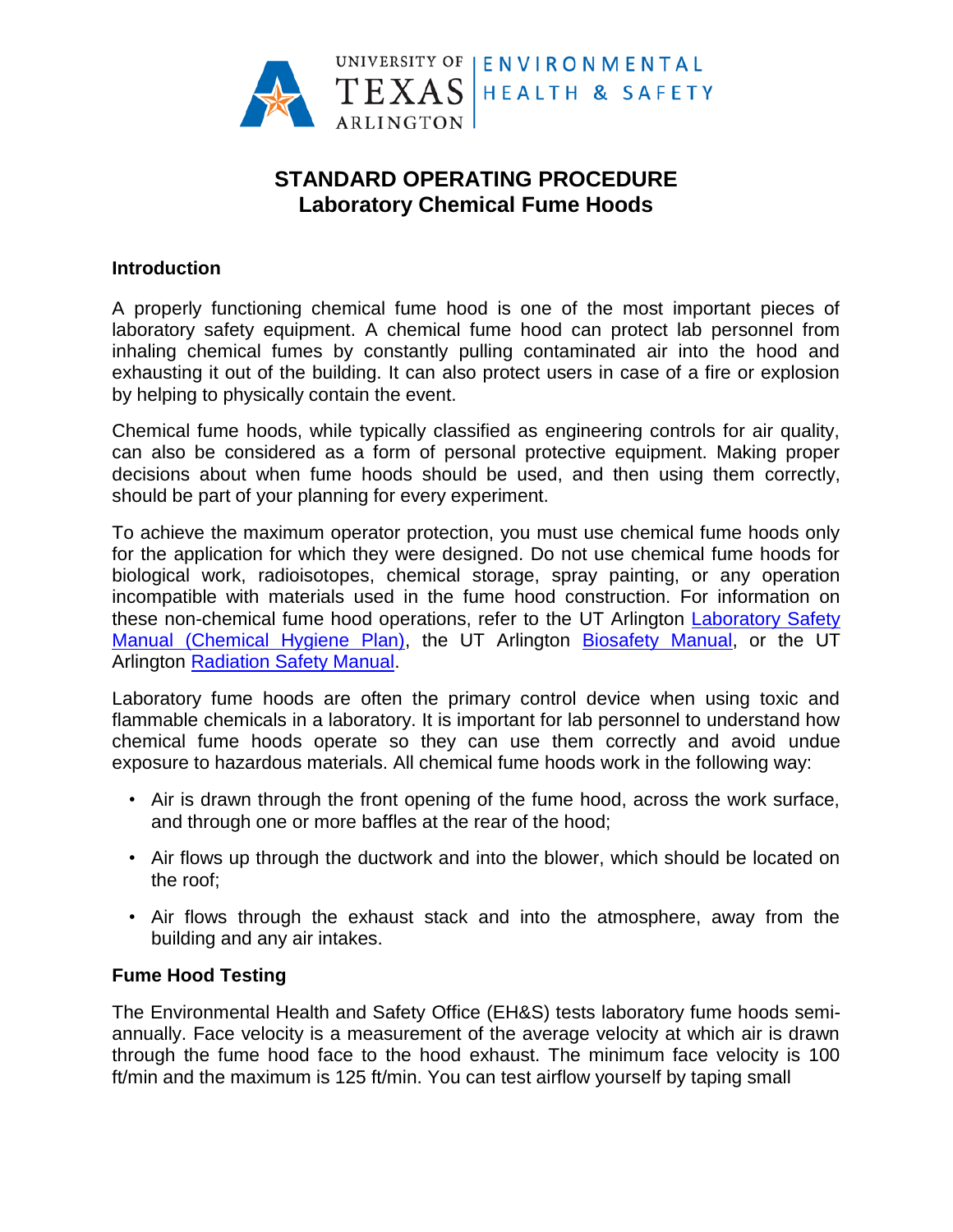

pieces of tinsel or Kimwipes to the bottom corner of the sash. Inward movement of the tinsel or Kimwipes indicates that the fume hood is drawing air inside. Airflow indicators do not determine airflow rate. They only indicate that air is being exhausted through the fume hood.

### **Safe Use Procedures**

Properly functioning fume hoods help achieve personnel safety with respect to the hazards of chemical vapors and other harmful airborne substances. Remember that a fume hood is not a storage area. Keeping equipment and chemicals in the fume hood unnecessarily may cause airflow blockage. Here are a few health and safety tips concerning fume hoods:

- Verify the exhaust system is operating before each use.
- Substitute toxic chemicals with less hazardous materials whenever possible.
- Keep fume hood exhaust fans on at all times.
- Fume Hoods equipped with a combination vertical and horizontal sash are intended to be used primarily with the vertical frame down and the horizontal moving panels open. Never raise the sash vertically without closing the horizontal panels first.
- Perform all work at least six inches (15 cm) inside the fume hood.
- Do not block airflow. Raise large objects 2 inches (5 cm) off the counter by placing them on blocks. This allows airflow underneath and prevents stagnant areas.
- Never place your head inside the fume hood. No part of your body except your hands and forearms should ever be inside a fume hood. Leaning into the hood to obtain a better view places your face in closer proximity to the experiment and is particularly dangerous.
- Keep the fume hood sash closed as much as possible at all times to ensure the optimum face velocity and to minimize energy usage.
- When working in the fume hood keep the sash pulled down to no more than 18 inches (46 cm) above the work surface. Use the sash as a shield.
- Keep lab doors closed to ensure negative room pressure to the corridor and proper airflow into the hood.
- Do not store reagents or equipment in the fume hood. You must keep fume hoods uncluttered. Remove the equipment from one experiment before preparing another.
- Keep the slots of the baffle free of obstruction.